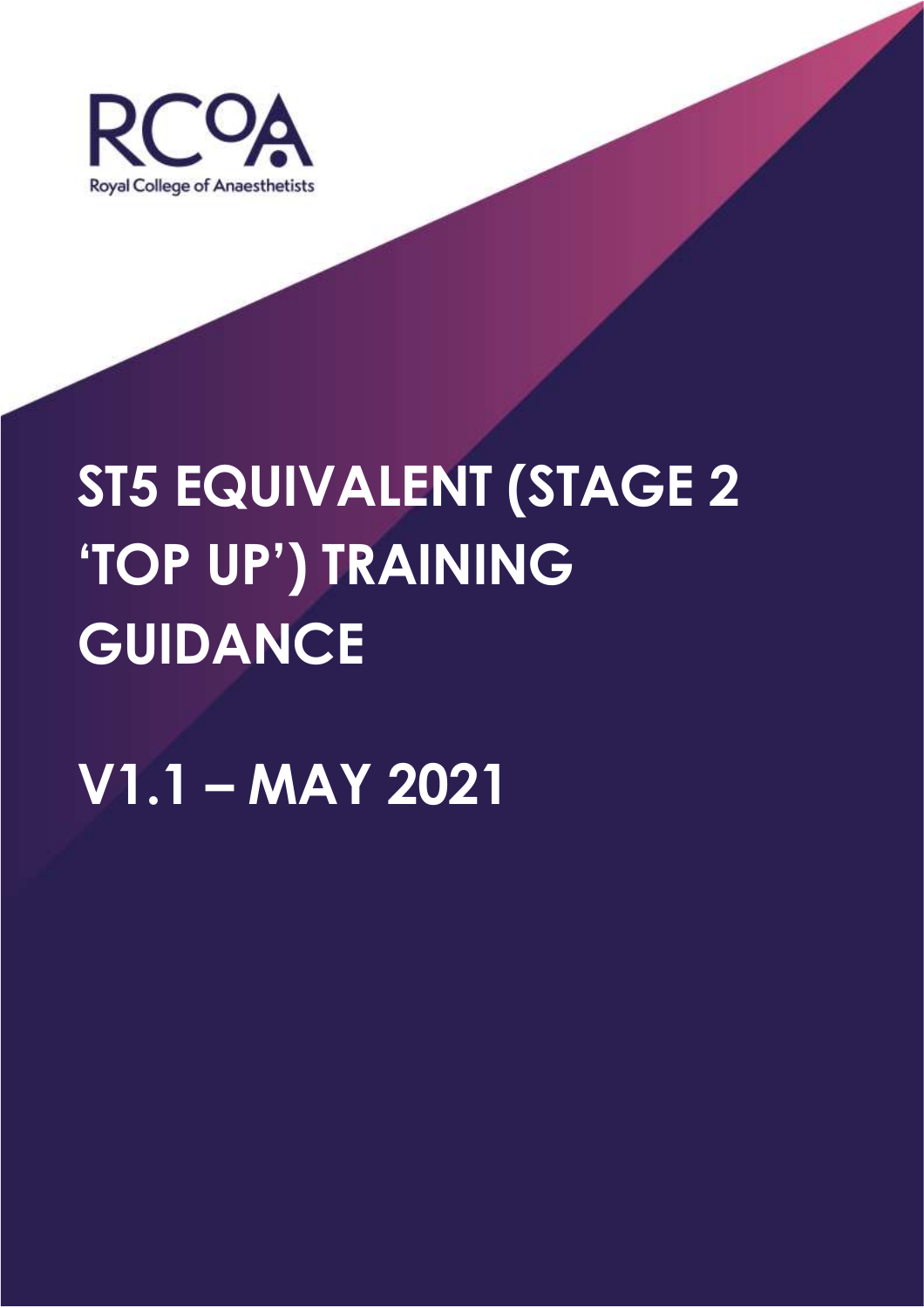## **Introduction**

This guidance sets out the experience and evidence required for the transition year between Intermediate Level training on the 2010 Anaesthetics Curriculum and Stage 3 training on the 2021 Anaesthetics Curriculum.

#### **What is an ST5 stage 2 equivalent top up year?**

In the new 2021 Anaesthetics Curriculum the Stages of training do not match the previous levels of training in the 2010 curriculum. So anaesthetists in training completing Intermediate Level training on the 2010 curriculum will find that they are part way through Stage 2 when they move to the 2021 curriculum. The Stage 2 'top up' year covers the training requirements that meet the gap between Intermediate Level training on the 2010 curriculum and Stage 2 on the 2021 curriculum.

#### **Who should read this guidance?**

This guidance will apply to anaesthetists in training in years ST3-5 in August 2021, depending on their circumstances. It should be used in conjunction with the 'Plans for Transition' document.

This guidance should also be read by trainers managing the training of this group.

#### **What additional training will I need to complete Stage 2 training in ST5?**

The additional training requirements are set out below.

Additional training in cardiac, neuro, paediatrics, obstetrics and intensive care may be required

#### **Will I be able to evidence this on the LLp?**

Yes, there will be a tab on the LLp where evidence for the Stage 2 'top up' year can be linked. This will then populate the certificate to sign off Stage 2 equivalence (EQ2).

EQ2 may be done on the 2010 curriculum LLp (EQ2a) or the 2021 curriculum LLp (EQ2b).

Use EQ2a on 2010 LLp if Stage 2 top up year contains all the training required for the top up including ICM: Option A and Option 2 on the Plans for Transition document. Anaesthetists in training in this group will end up with an ILTC plus an EQ2a.

Use EQ2b on the 2021 LLp if Stage 2 top up has to be combined with Stage 3 due to the previously planned programme: Options B and C on the Plans for Transition document. This may apply to ST5s who need more flexibility in their training programmes because of ICM or other units of training.

#### **What evidence do I need?**

The examples of evidence are set out below in Table 1.

Evidence existing from previous years such as CUT forms from Intermediate Level training may be used.

#### **Do I need to achieve ALL of the Stage 2 capabilities within my ST5 year?**

No. The ST5 'top up' year builds on experience and training already gained during Intermediate Level training.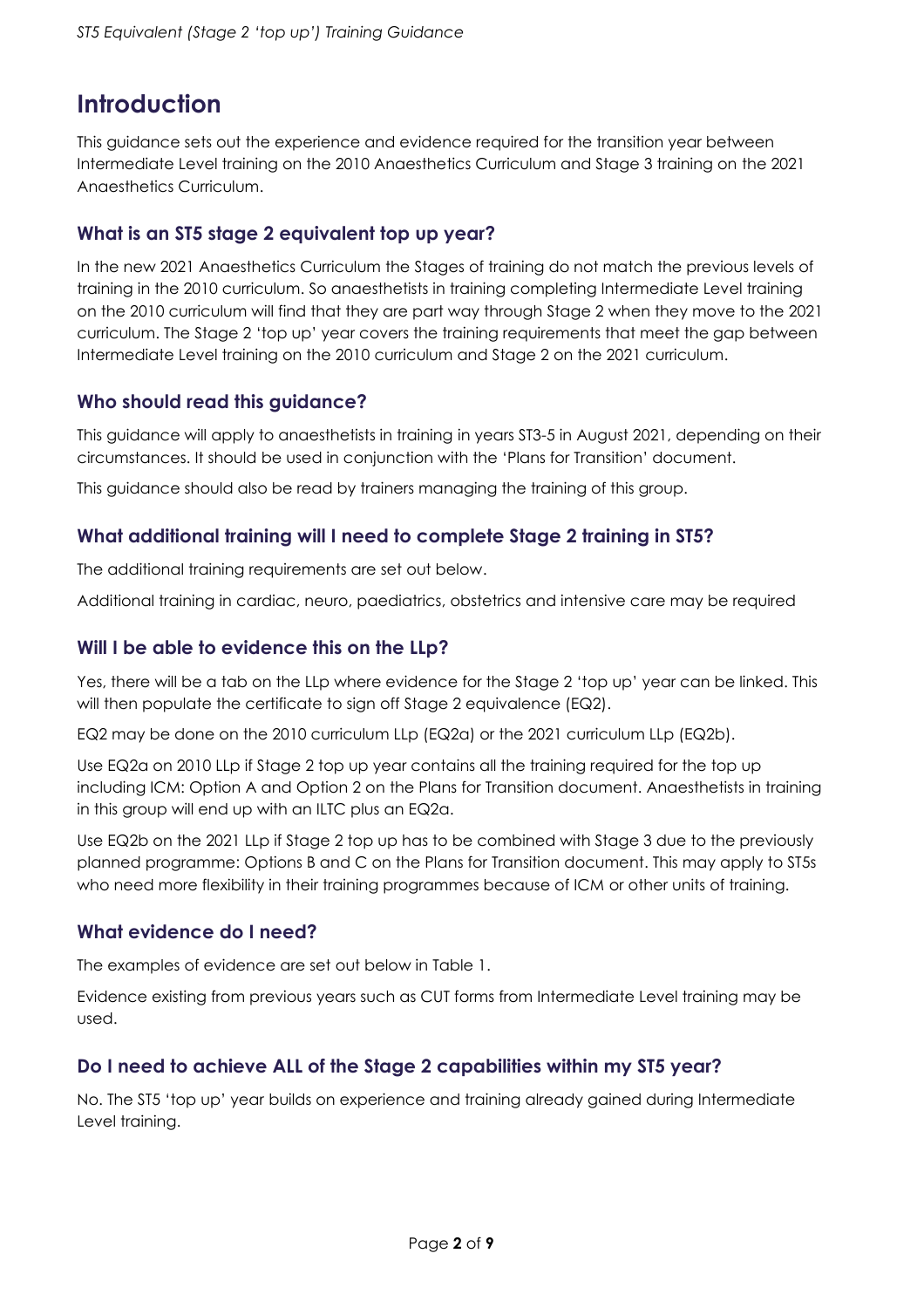## **Experience**

The experience required for Stage 2 top up:

#### **Perioperative Medicine**

- Further exposure to pre-operative assessment clinics with experience of ASA 1-4 patients for elective surgery
- Experience of emergency surgery for ASA 1-3 patients
- Safe delivery of perioperative care for these patients with supervisor on call from home for queries able to provide directions via phone or non-immediate attendance (supervision level 3)

#### **General Anaesthesia**

- Further experience of cardiothoracic, neuro, paediatric and obstetric anaesthesia to achieve the capabilities at the supervision outlined in the table below.
- Evidence of the use of TIVA in different settings
- Exposure to more complex ASA 3 patients for emergency and elective surgery

#### **Regional Anaesthesia**

• Ultrasound guided blocks including brachial plexus and chest or abdominal wall blocks

#### **Resuscitation and transfer**

- Inter hospital transfer
- Trauma and paediatric resuscitation skills
- Post resuscitation management of patients

#### **Procedural Sedation**

- Safe delivery of sedation for ASA 1-3 adult patients with supervisor on call from home for queries able to provide directions via phone or non-immediate attendance (supervision level 3)
- Experience of sedation in children
- Use of TCI for sedation

#### **Pain**

- Some experience of specialist pain clinics and pain intervention lists
- Experience of leading the acute pain round

#### **Intensive Care Medicine**

- Three months training in Intensive Care Medicine equivalent to Higher ICM in 2010 curriculum (to demonstrate achievement of the capabilities required for Stage 2)
- If additional time has been spent in ICU because of Covid then this experience can be counted where appropriately evidenced.

#### **Generic Professional Capabilities**

- Evidence required for the GPC learning outcomes is detailed below. Some of this may have been collected during intermediate training and may be transferred to the EQ2 tab on the LLp
- Quality Improvement project: leadership of a local project with presentation of results and implementation of outcomes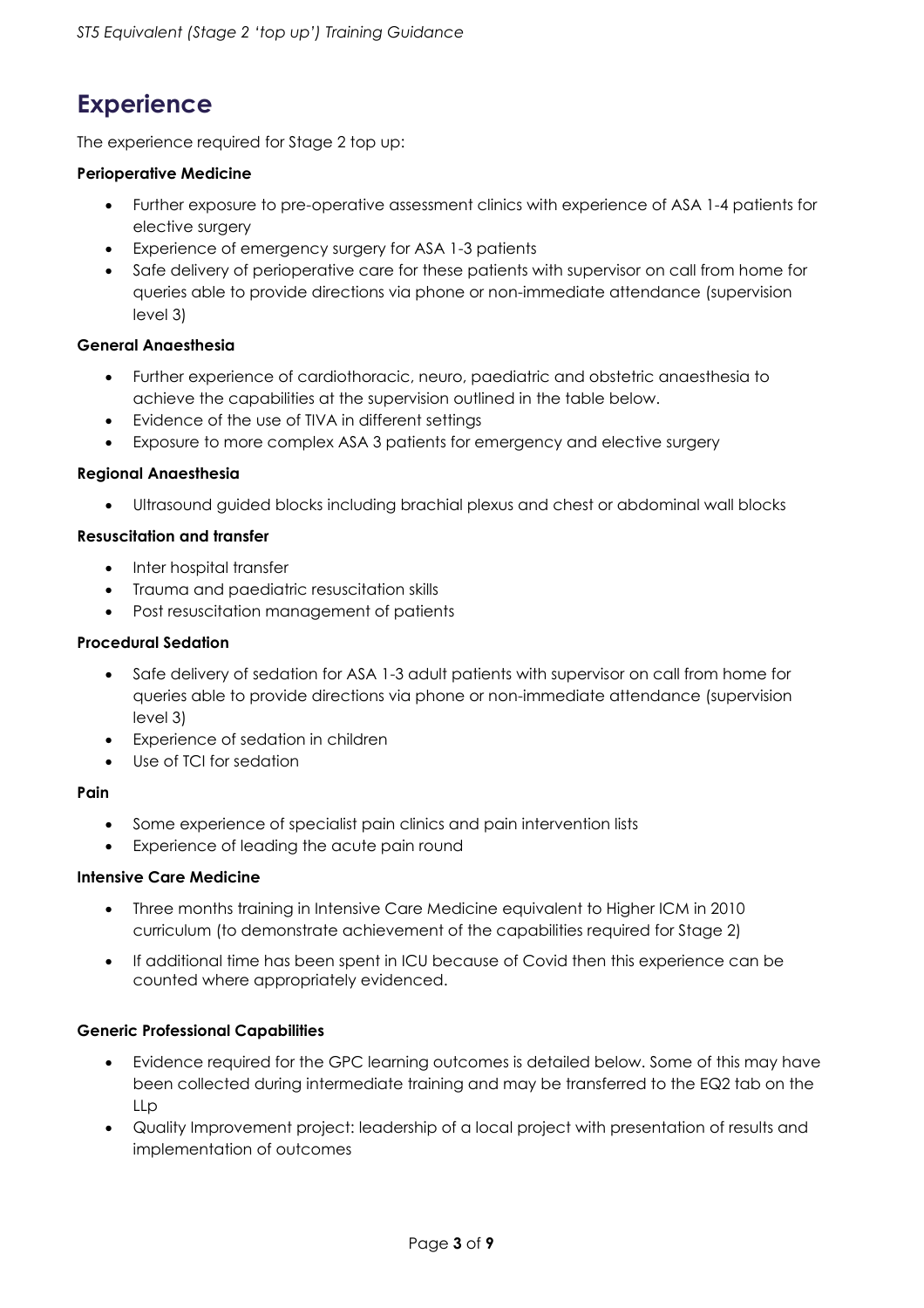## **Evidence**

**Table 1** provides examples of the varieties of evidence that may be used to show achievement of the learning outcomes.

Evidence may come in the form of supervised learning events (SLEs) such as A-CEX, DOPS, CBD, ALMAT and A-QIPAT. It may also be in the form of personal activities such as courses, eLearning, teaching sessions, simulation training or attendance at departmental meetings.

SLEs generated for clinical domains can also be used to evidence attainment of the capabilities in the GPC domains.

There are many examples and anaesthetists in training may sample from the lists or give other evidence if relevant.

#### **Table 1 is intended as a guide only and other evidence may be used if relevant.**

Evidence for the Generic Professional Capabilities may have been included previously in the nonclinical section of the LLp.

Logbook data is also part of the evidence of experience.

**Evidence existing from previous years in training may be used.** This may include existing completion of unit of training (CUT) forms.

#### **The full Final FRCA exam is required by the end of ST5.**

| 2021 Domain                                                      | <b>Stage 2 Learning</b><br>Outcome                                                                                                            | <b>Examples of evidence</b>                                                                                                                                                                                                                                                                                                                                                                                                                                                                                                                                                                                                                                                                                                                                                                   |
|------------------------------------------------------------------|-----------------------------------------------------------------------------------------------------------------------------------------------|-----------------------------------------------------------------------------------------------------------------------------------------------------------------------------------------------------------------------------------------------------------------------------------------------------------------------------------------------------------------------------------------------------------------------------------------------------------------------------------------------------------------------------------------------------------------------------------------------------------------------------------------------------------------------------------------------------------------------------------------------------------------------------------------------|
| <b>Generic Professional Capabilities</b>                         |                                                                                                                                               |                                                                                                                                                                                                                                                                                                                                                                                                                                                                                                                                                                                                                                                                                                                                                                                               |
| Professional<br>behaviours and<br>communication                  | Demonstrates the<br>professional values and<br>behaviours required of<br>senior anaesthetists in<br>training                                  | Supervised Learning Events (SLEs) can be used to<br>demonstrate:<br>Discussion with patients' relative on ICU<br>Formulation of treatment plan for a patient with complex<br>needs in the pre-operative assessment clinic or ICU setting<br>and discussion of this plan with the wider team<br>Professional behaviours during an emergency situation in<br>theatre, ICU, A&E etc<br>Leadership in theatre lists (ALMAT)<br>High standards in prescribing medication<br>Personal Activities and Personal Reflections may include:<br>Simulation and other courses such as resuscitation,<br>communication skills, inter-hospital transfer<br>Awareness and application of Caldicott principles<br>Participation in junior doctors forum meetings<br>Delivery of teaching sessions and feedback |
|                                                                  |                                                                                                                                               | Satisfactory MSF                                                                                                                                                                                                                                                                                                                                                                                                                                                                                                                                                                                                                                                                                                                                                                              |
| Management<br>and professional<br>and regulatory<br>requirements | Understands and<br>undertakes<br>managerial,<br>administrative and<br>organisational roles<br>expected of senior<br>anaesthetists in training | Supervised Learning Events (SLEs) can be used to<br>demonstrate:<br>Ability to use hospital investigation IT systems, electronic<br>prescribing, electronic medical records<br>Participation in patient advice and decision making<br>pathway in pre-operative assessment<br>Obtaining consent for procedures                                                                                                                                                                                                                                                                                                                                                                                                                                                                                 |

#### *Table 1: Examples of evidence to support Stage 2 'top up'*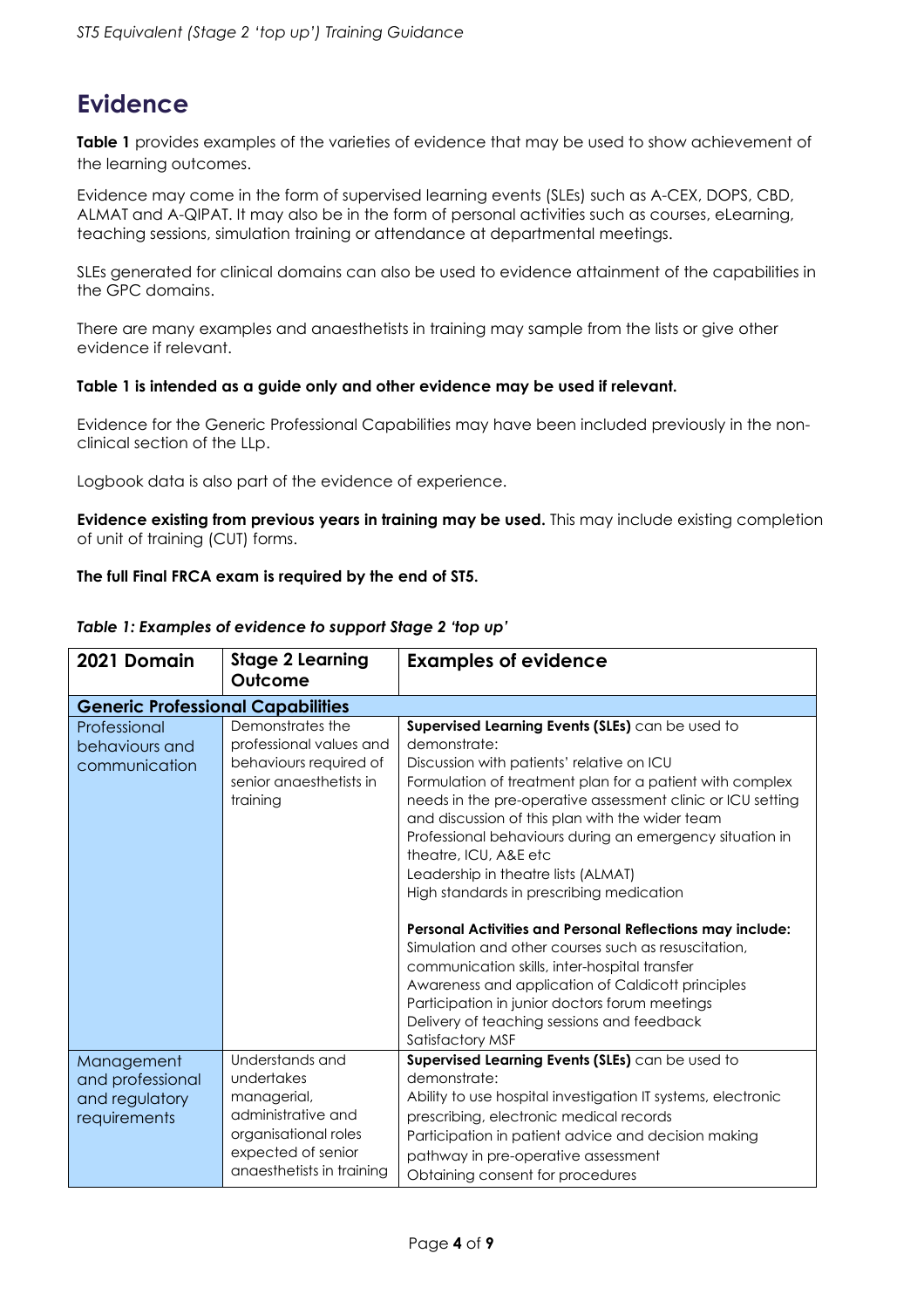|                                   |                                                                                                                                   | Personal Activities and Personal Reflections may include:<br>Management of a project in the anaesthetic department<br>such as a teaching programme, QI project, rota<br>administration for anaesthetists in training<br>Attendance at departmental business meetings<br>Courses or eLearning: NHS structure and management,<br>NICE guidance on shared decision making                                                                                                                                                                                                                                          |
|-----------------------------------|-----------------------------------------------------------------------------------------------------------------------------------|-----------------------------------------------------------------------------------------------------------------------------------------------------------------------------------------------------------------------------------------------------------------------------------------------------------------------------------------------------------------------------------------------------------------------------------------------------------------------------------------------------------------------------------------------------------------------------------------------------------------|
| Team working                      | Demonstrates safe and<br>effective followership<br>and leadership in<br>clinical teams                                            | Supervised Learning Events (SLEs) can be used to<br>demonstrate:<br>Supervision of more junior anaesthetists in training out of<br>hours<br>Ability to lead resuscitation teams in the clinical setting<br>Leadership and management of theatre teams (ALMAT)<br>Decision making in clinical management of cases in<br>theatre etc                                                                                                                                                                                                                                                                              |
|                                   |                                                                                                                                   | Personal Activities and Personal Reflections may include:<br>Completion of resuscitation courses                                                                                                                                                                                                                                                                                                                                                                                                                                                                                                                |
|                                   |                                                                                                                                   | Simulation training                                                                                                                                                                                                                                                                                                                                                                                                                                                                                                                                                                                             |
|                                   |                                                                                                                                   | Being part of simulation course faculty                                                                                                                                                                                                                                                                                                                                                                                                                                                                                                                                                                         |
|                                   |                                                                                                                                   | Reflection on constructive feedback given to colleague                                                                                                                                                                                                                                                                                                                                                                                                                                                                                                                                                          |
|                                   |                                                                                                                                   | Portfolio evidence of personal development plans and<br>regular meetings with educational supervisors<br>Satisfactory MSF                                                                                                                                                                                                                                                                                                                                                                                                                                                                                       |
| Safety and quality<br>improvement | Able to lead a local<br>quality improvement<br>project.<br>Applies the principles<br>of patient safety in the<br>hospital context | Supervised Learning Events (SLEs) can be used to<br>demonstrate:<br>Leadership of local QI project<br>Presentation of QI project results<br>Implementation of QI project outcomes recognizing<br>challenges eg sustainability, up-scaling, spreading<br>(A-QIPAT)<br>Case(s) resulting in completion of incident form<br>Observance of theatre safety practices such as Stop<br>Before You Block, WHO checklist                                                                                                                                                                                                 |
|                                   |                                                                                                                                   | Personal Activities and Personal Reflections may include:<br>Courses or eLearning: quality improvement methodology,<br>medicines management, human factors<br>Reflection on critical incident<br>Involvement with critical incident investigations<br>Attendance at quality improvement meetings                                                                                                                                                                                                                                                                                                                |
| Safeguarding                      | Recognises<br>safeguarding concerns<br>in patients and<br>healthcare<br>professionals                                             | Supervised Learning Events (SLEs) can be used to<br>demonstrate:<br>Management of consent with a child or adolescent<br>involving parents<br>Knowledge of the local procedure for referral of a child for<br>safeguarding concerns<br>Involvement with cases where there are safeguarding<br>issues with children or adults<br>Adjustment to pre-operative assessment and consent<br>when dealing with vulnerable adults or children<br>Involvement with cases dealing with vulnerable adults and<br>children such as those with learning disabilities, autism,<br>acute confusion, dementia and mental illness |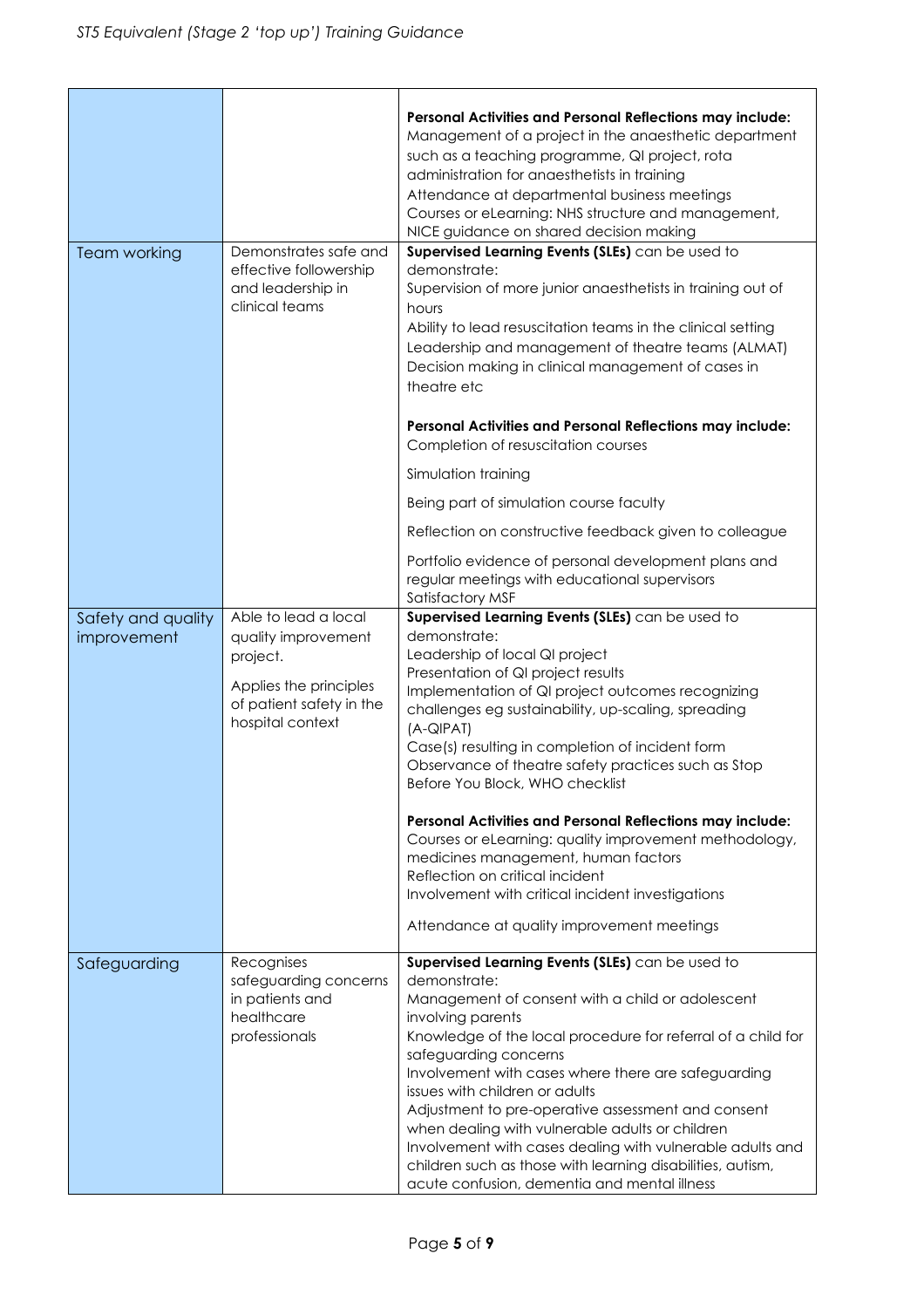| <b>Education and</b><br>training                  | Plans, delivers and<br>reflects on educational<br>activities provided to<br>other learners                                          | Personal Activities and Personal Reflections may include:<br>Attendance at local mandatory training including<br>safeguarding, information governance and mental<br>capacity act<br>Experience of the involvement of an Independent Mental<br>Capacity Advocate<br>Supervised Learning Events (SLEs) can be used to<br>demonstrate:<br>Use of SLEs throughout stage of training to facilitate<br>learning and guide progress<br>Supervision of more junior colleague                                                                                                                                                                                                                                                                                                                                                            |
|---------------------------------------------------|-------------------------------------------------------------------------------------------------------------------------------------|---------------------------------------------------------------------------------------------------------------------------------------------------------------------------------------------------------------------------------------------------------------------------------------------------------------------------------------------------------------------------------------------------------------------------------------------------------------------------------------------------------------------------------------------------------------------------------------------------------------------------------------------------------------------------------------------------------------------------------------------------------------------------------------------------------------------------------|
|                                                   |                                                                                                                                     | Personal Activities and Personal Reflections may include:<br>Courses: Teaching and training courses such as Generic<br>Instructor (GIC), Anaesthetists as Educators<br>Acting as part of teaching faculty in simulation courses<br>Planning and delivery of teaching sessions with feedback<br>Development of patient information material<br>Involvement with development and/or delivery of<br>department teaching programmes                                                                                                                                                                                                                                                                                                                                                                                                 |
| Research and<br>managing data                     | Is research ready:<br>Develops critical<br>appraisal skills; gains a<br>broader understanding<br>of data management<br>and research | Supervised Learning Events (SLEs) can be used to<br>demonstrate:<br>Use of evidence-based national or local guidelines<br>Accessing and interpreting evidence from the literature<br>(CBD)                                                                                                                                                                                                                                                                                                                                                                                                                                                                                                                                                                                                                                      |
|                                                   | methodology;<br>communicates<br>research evidence to<br>patients and<br>colleagues in a<br>meaningful way                           | Personal Activities and Personal Reflections may include:<br>Involvement in data collection as part of a local, regional<br>or national study<br>Critical appraisal of journal article for example at a journal<br>club meeting<br>Presentation of poster or paper at a regional or national<br>meeting<br>Involvement in developing local guidelines<br>Appropriate use of statistics when contemplating research<br>projects<br>Participation in trainee research network activities<br>GCP certificate completion<br>Courses: research methodology, information governance                                                                                                                                                                                                                                                   |
| <b>Clinical domains</b>                           |                                                                                                                                     |                                                                                                                                                                                                                                                                                                                                                                                                                                                                                                                                                                                                                                                                                                                                                                                                                                 |
| Perioperative<br>medicine and<br>health promotion | Works with patients to<br>reduce the risks<br>associated with surgery                                                               | Supervised Learning events (SLEs) across a range of<br>surgical specialties and pre-operative assessment clinics,<br>including high risk obstetric clinics, demonstrating:<br>Delivery of high quality, individualised perioperative care<br>to ASA 1-4 patients for elective surgery and ASA 1-3<br>emergency patients, focusing on optimising patient<br>experience and outcome<br>Supervision level 3<br><b>Personal activities and reflections:</b><br>Knowledge of NICE guidance on shared decision making<br>Awareness of integrated care pathways in the devolved<br>nations<br>Involvement with health promotion interventions with<br>patients in pre-operative assessment clinics such as<br>smoking cessation, prehabilitation<br>Knowledge of guidance of use of blood and blood<br>products in Jehovah's Witnesses |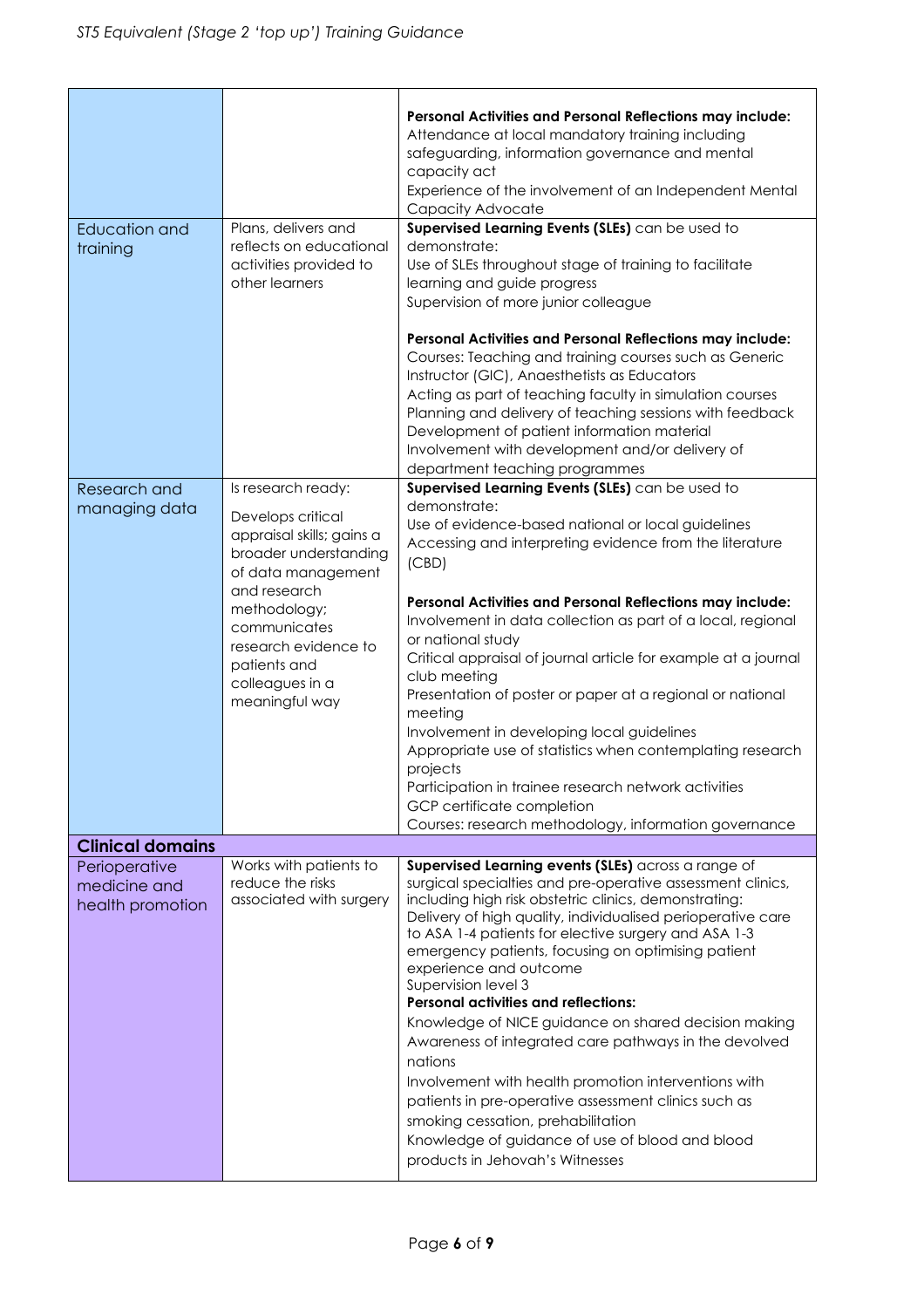|                                                                                                       |                                                   | Knowledge of local and national guidance on<br>management of anaemia peri-operatively<br>Attendance at obstetric anaesthesia clinics                                                                                                                                                                                                              |
|-------------------------------------------------------------------------------------------------------|---------------------------------------------------|---------------------------------------------------------------------------------------------------------------------------------------------------------------------------------------------------------------------------------------------------------------------------------------------------------------------------------------------------|
| General                                                                                               | Provides safe and                                 | Supervised Learning events (SLEs) across a range of                                                                                                                                                                                                                                                                                               |
| effective general<br>anaesthesia<br>anaesthesia with<br>distant supervision for<br>ASA 1 - 3 patients |                                                   | surgical specialties and obstetrics including more complex<br>ASA 3 patients, obese, frail and elderly, obstetrics and<br>paediatrics                                                                                                                                                                                                             |
|                                                                                                       | undergoing non-<br>complex elective and           | * Evidence of use of TIVA in different settings<br>Use of TIVA supervision level 2b                                                                                                                                                                                                                                                               |
|                                                                                                       | emergency surgery<br>within all settings          | * Neuro-anaesthesia<br>Anaesthesia for ASA 1-3 adults, simple elective and<br>emergency intracranial, spinal and neuroradiology<br>procedures. Minimum supervision level 2a<br>This may be evidenced by the CUT form for intermediate<br>level neuro-anaesthesia provided that the supervision level<br>for the capability described above is met |
|                                                                                                       |                                                   | * Cardiothoracic-anaesthesia (old intermediate and<br>higher)                                                                                                                                                                                                                                                                                     |
|                                                                                                       |                                                   | Anaesthesia for elective cardiac and non-complex<br>thoracic procedures including one lung ventilation.<br>Supervision level 2a                                                                                                                                                                                                                   |
|                                                                                                       |                                                   | This may be evidenced by the CUT form for intermediate<br>level cardiothoracic anaesthesia provided that the<br>supervision level for the capability described above is met                                                                                                                                                                       |
|                                                                                                       |                                                   | * Paediatric anaesthesia<br>Supervision level: Minimum 2a for ASA 1-3 children aged 1-<br>5, supervision level 2b for children 5 years and above<br>Principles of general anaesthetic care of neonates                                                                                                                                            |
|                                                                                                       |                                                   | * Obstetric anaesthesia<br>Anaesthesia for elective and emergency obstetric patients<br>including those with co-morbidities and obstetric<br>complications. Supervision level 3                                                                                                                                                                   |
| Regional<br>anaesthesia                                                                               | Performs a wider range<br>of regional anaesthetic | Supervised Learning events (SLEs) can be used to<br>demonstrate:                                                                                                                                                                                                                                                                                  |
|                                                                                                       | techniques                                        | * Wider range of ultrasound guided regional blocks<br>Including ultrasound guided brachial plexus and chest or<br>abdominal wall blocks                                                                                                                                                                                                           |
|                                                                                                       |                                                   | Requirements set out in Practical Procedures Grid                                                                                                                                                                                                                                                                                                 |
| Resuscitation and<br>transfer                                                                         | Able to manage the<br>on going care of post-      | Supervised Learning events (SLEs) demonstrating: Safe inter<br>hospital transfer of a patient at a supervision level of 3                                                                                                                                                                                                                         |
|                                                                                                       | resuscitation patients.                           | Resuscitation skills including those for major trauma,<br>paediatrics and patients with acute neurological                                                                                                                                                                                                                                        |
|                                                                                                       | Independently cares                               | deterioration at supervision level 3                                                                                                                                                                                                                                                                                                              |
|                                                                                                       | for critically ill adult                          | Personal Activities and Personal Reflections may include:                                                                                                                                                                                                                                                                                         |
|                                                                                                       | patients during inter-                            | Simulation training including transfer                                                                                                                                                                                                                                                                                                            |
|                                                                                                       | hospital transfers by                             | Resuscitation training courses including paediatric life                                                                                                                                                                                                                                                                                          |
|                                                                                                       | road                                              | support (courses that are still 'in date' are suitable                                                                                                                                                                                                                                                                                            |
|                                                                                                       |                                                   | evidence)<br>Training in medical ethics                                                                                                                                                                                                                                                                                                           |
| Procedural                                                                                            | Provides safe sedation                            | Supervised Learning events (SLEs) for appropriate cases eg                                                                                                                                                                                                                                                                                        |
| Sedation                                                                                              | to ASA 1 to 3 adults                              | ophthalmic surgery, trauma, dentistry, endoscopy,                                                                                                                                                                                                                                                                                                 |
|                                                                                                       | and children in any                               | Intensive Care, cardioversion, radiology.                                                                                                                                                                                                                                                                                                         |
|                                                                                                       | location within the                               | Use of target controlled infusions                                                                                                                                                                                                                                                                                                                |
|                                                                                                       | hospital.                                         | Supervision level 3                                                                                                                                                                                                                                                                                                                               |
|                                                                                                       |                                                   |                                                                                                                                                                                                                                                                                                                                                   |
|                                                                                                       |                                                   | This may be evidenced by the CUT form for intermediate                                                                                                                                                                                                                                                                                            |
|                                                                                                       |                                                   | level sedation provided that the supervision level for the                                                                                                                                                                                                                                                                                        |
|                                                                                                       |                                                   | capability described above is met                                                                                                                                                                                                                                                                                                                 |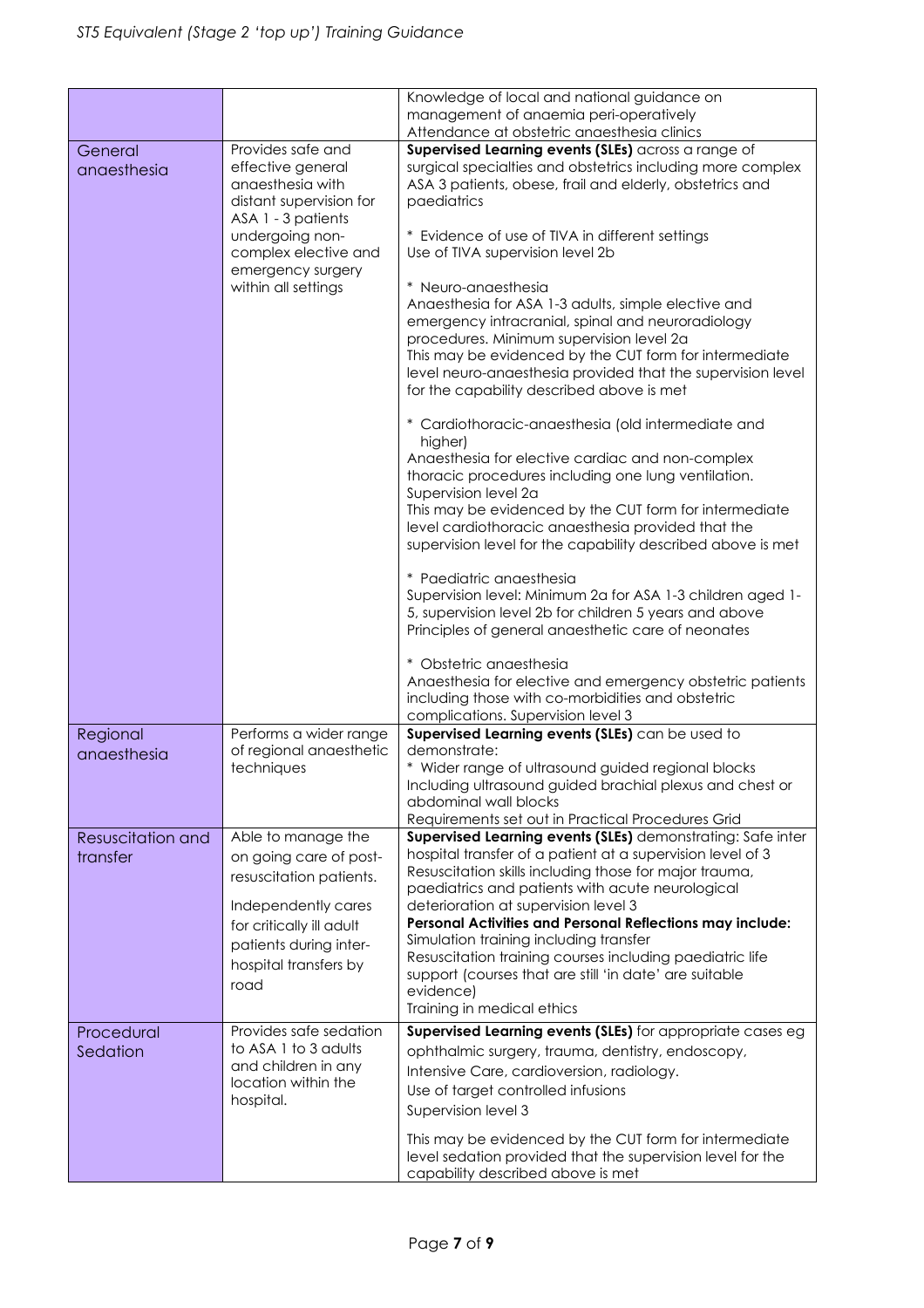| Pain           | Understands the<br>aetiology and<br>management of<br>acute, acute on<br>chronic and chronic<br>pain        | <b>Supervised Learning events (SLEs)</b><br>For example: Regional anaesthesia techniques for post-<br>operative pain<br>Leading acute pain round<br>Management plans for the transition to oral analgesia from<br>PCA, neuraxial or regional anaesthesia techniques<br>Management of patient with acute on chronic pain<br>Personal Activities and Personal Reflections may include:<br>Attendance at specialist pain clinics and pain intervention<br>lists |
|----------------|------------------------------------------------------------------------------------------------------------|--------------------------------------------------------------------------------------------------------------------------------------------------------------------------------------------------------------------------------------------------------------------------------------------------------------------------------------------------------------------------------------------------------------------------------------------------------------|
| Intensive Care | Provides safe and<br>effective care for<br>critically ill patients with<br>specialist help and<br>guidance | Completion of three months ICM (old higher)<br>Supervised Learning events (SLEs) from experience in ICU<br>demonstrating achievement of FICM capability levels.<br>2010 Curriculum Higher level competences, if signed off by<br>the ICM faculty tutor, will be acceptable evidence                                                                                                                                                                          |